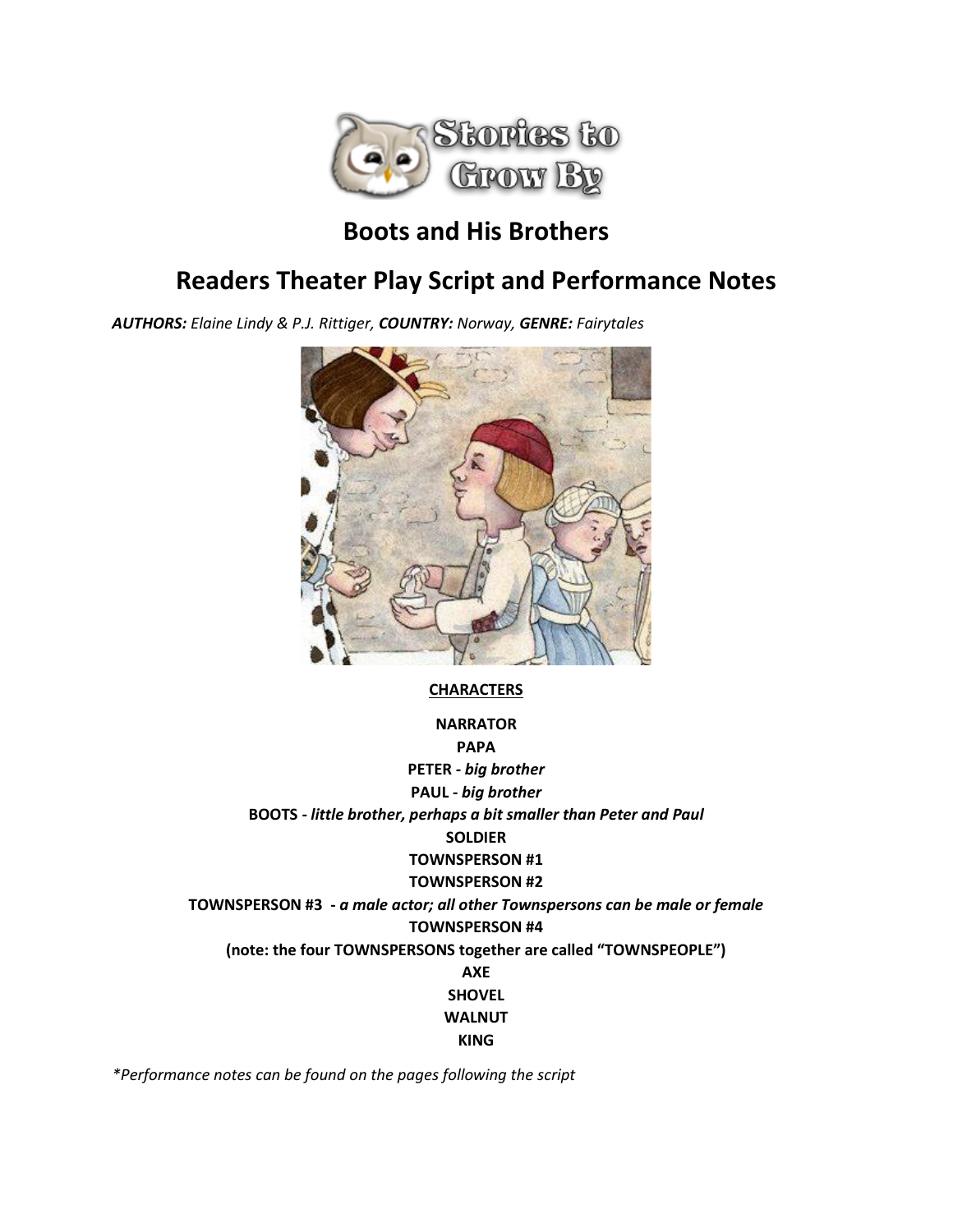## **Scene 1 – Cottage/Village**

[**Stage set**: One side of the stage is staged to show a cottage interior where PAPA, PETER, PAUL and BOOTS live, and the other side is staged to show a forest. For the cottage area, a backdrop can be painted to show the wooden planks of a cottage. For the forest area, the backdrop can show dense trees, bushes, and a mountain range towering in the background.]

[In the cottage, PAPA is sitting by himself at a table.]

#### **NARRATOR:**

Hello, everyone. This play is "Boots and His Brothers," a folk tale from Norway. It is brought to you by *Stories to Grow by*.

[NARRATOR steps forward.]

#### **NARRATOR:**

Once upon a time, a woodcutter (*gestures to Papa*) lived deep in the forest with his three sons, Peter, Paul, and Boots. Boots was the youngest. They're out now. (*looks to Papa*) Hmm, he looks kind of troubled. *(Papa sighs deeply*) And you would be, too, if you had to tell your sons what this Papa is waiting to tell his.

[PAUL, PETER and BOOTS enter. PAUL carries two fish in a net.]

#### **PAPA:**

(*looks up*) Ahhh, you are home.

#### **PAUL:**

(*proudly*) Look what Peter and I caught! (*drops two fish on the table*)

#### **PETER:**

Two trout! We'll have a good dinner tonight!

[PAUL picks up the fish so the audience can see. BOOTS moves to the corner of the cottage and hangs up his coat on a small hook by the painted fireplace.]

#### **PAPA:**

Tonight, yes, we will eat. But… (*turns to Boots and speaks gently*) Boots, come join us. There is something we must all talk about.

[BOOTS comes over to the table.]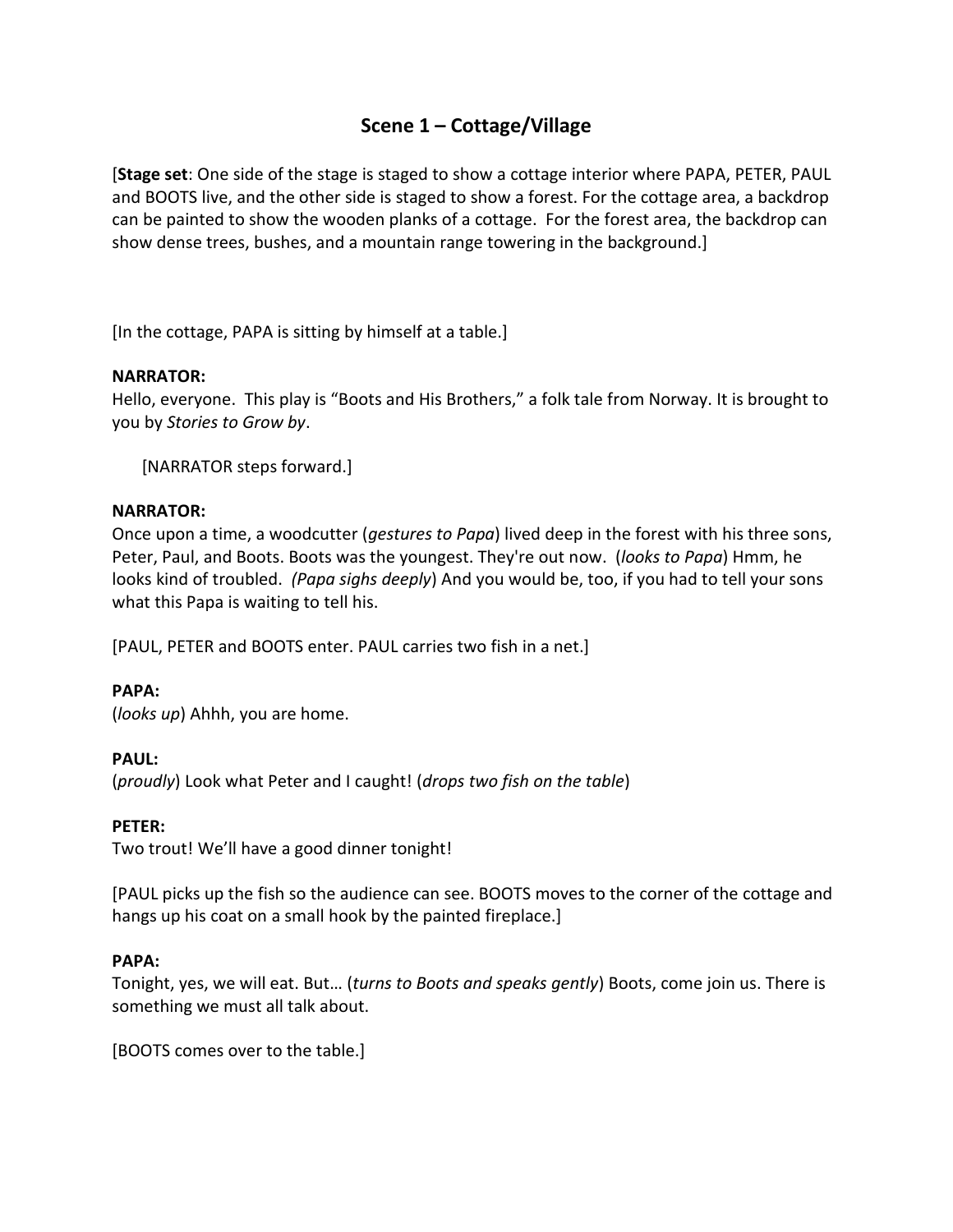**PAPA:** Sit down, boys.

**PETER:** (*whispers to Paul*) What's this about?

**PAUL:** (*whispers to Peter*) I have no idea.

[The three sons are seated.]

## **PAPA:**

Boys, you know that early snowstorm ruined our crops. The wheat froze solid. You know what that means.

## **PAUL:**

It won't be an easy winter, but we'll get by, Papa. We have a shelf of canned vegetables in the cellar.

## **PETER:**

And a few jars of jam leftover from summer. And potatoes still in the ground.

## **PAPA:**

An early freeze to our wheat crop means no bread or porridge this winter. And it means no feed for the livestock, which is why we had to sell our cow and goats. Now we'll have no milk or eggs, either. Boys, we have to face it. There isn't enough food to keep all of us alive till spring. And something else that worries me just as much.

## **PETER:**

What could be as worrisome as that?

## **PAPA:**

What happens when we get the next big snowfall. It will cut off the mountain pass. Then we'll have no way to run to another village for emergency help, if we need it. Ah, I've done nothing but think and think about our situation, and there's only one thing to do!

## **BOOTS:**

What, Papa?

## **PAPA:**

(*stands*) The time has come for the three of you to go out into the world and have the adventures of youth.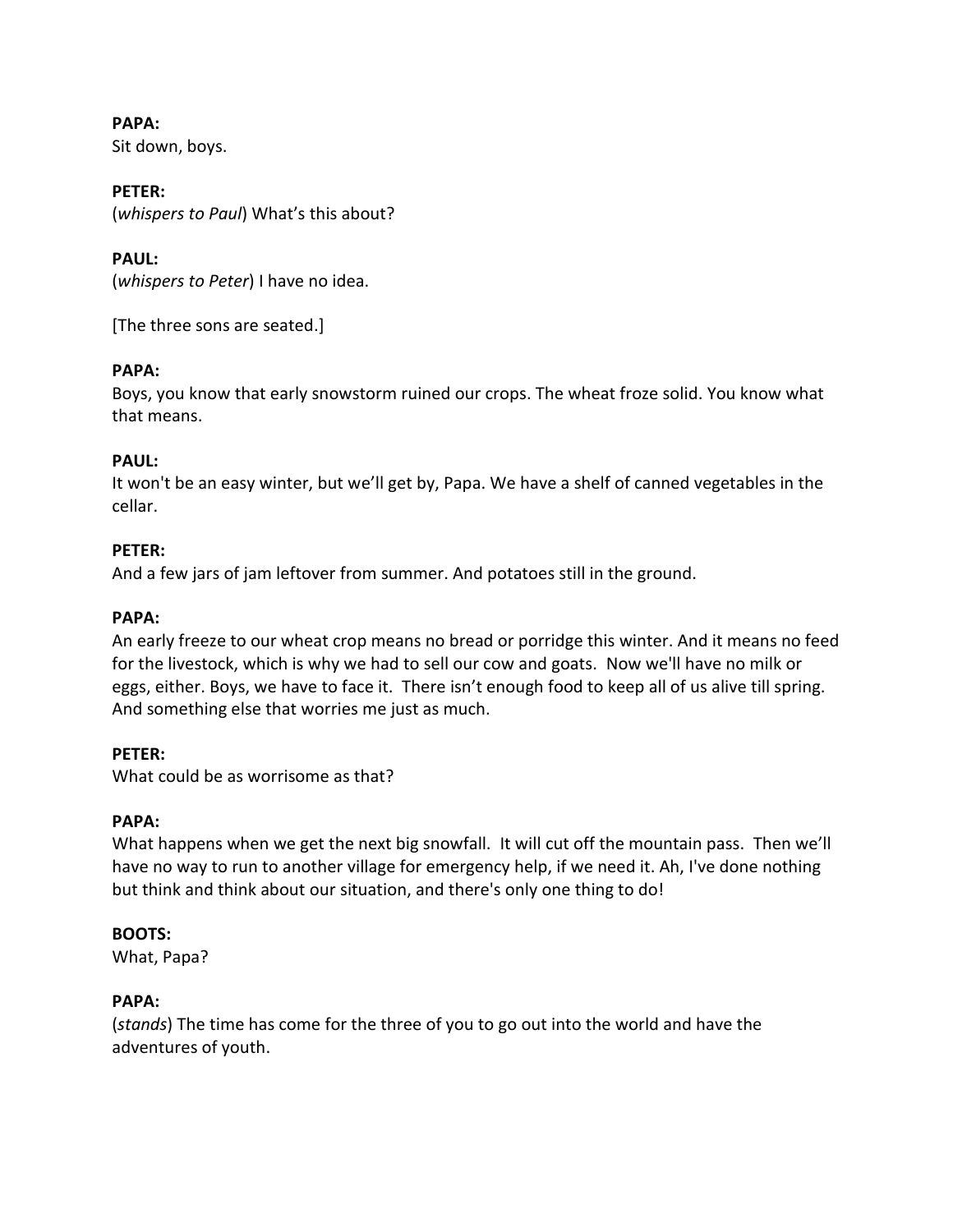**PAUL:** What? I don't want to leave home!

**PETER:**

Do we have to?

**BOOTS:** Papa, we could never leave you here alone!

**PAUL:** There is nothing, absolutely nothing, that would compel us to leave here.

[A trumpet blast is heard from offstage.]

**PETER:** What's that?

**PAPA:**

Let's go see.

[SOLDIER enters in the area of the stage that has a forest background. The trumpet blast is repeated. TOWNSPERSONS gather at each side of SOLDIER.]

[PAPA, PETER, PAUL and BOOTS open the door of the cottage and step outside.]

[SOLDIER marches to a spot in front of PAPA's doorway. He stands straight and tall, pulls a rolled up piece of paper from under his arm, unrolls it and begins to read in a loud voice. He puts a lot of emphasis on the word "GLORIOUS."]

## **SOLDIER:**

By the GLORIOUS order of the GLORIOUS King of this GLORIOUS country, I announce in all of the villages and towns a GLORIOUS contest. Whoever can chop down the giant tree that blocks the sunlight from the palace windows AND who can dig a water well in the King's courtyard will win a GLORIOUS fortune and HALF OF THIS GLORIOUS KINGDOM. So says our GLORIOUS KING.

[SOLDIER rolls up the paper and marches offstage. TOWNSPEOPLE are excited.]

## **TOWNSPERSON #1:**

Win a fortune! A chance like this doesn't happen every day!

## **TOWNSPERSON #2:**

And half the kingdom, too! He said a glorious fortune AND half the kingdom.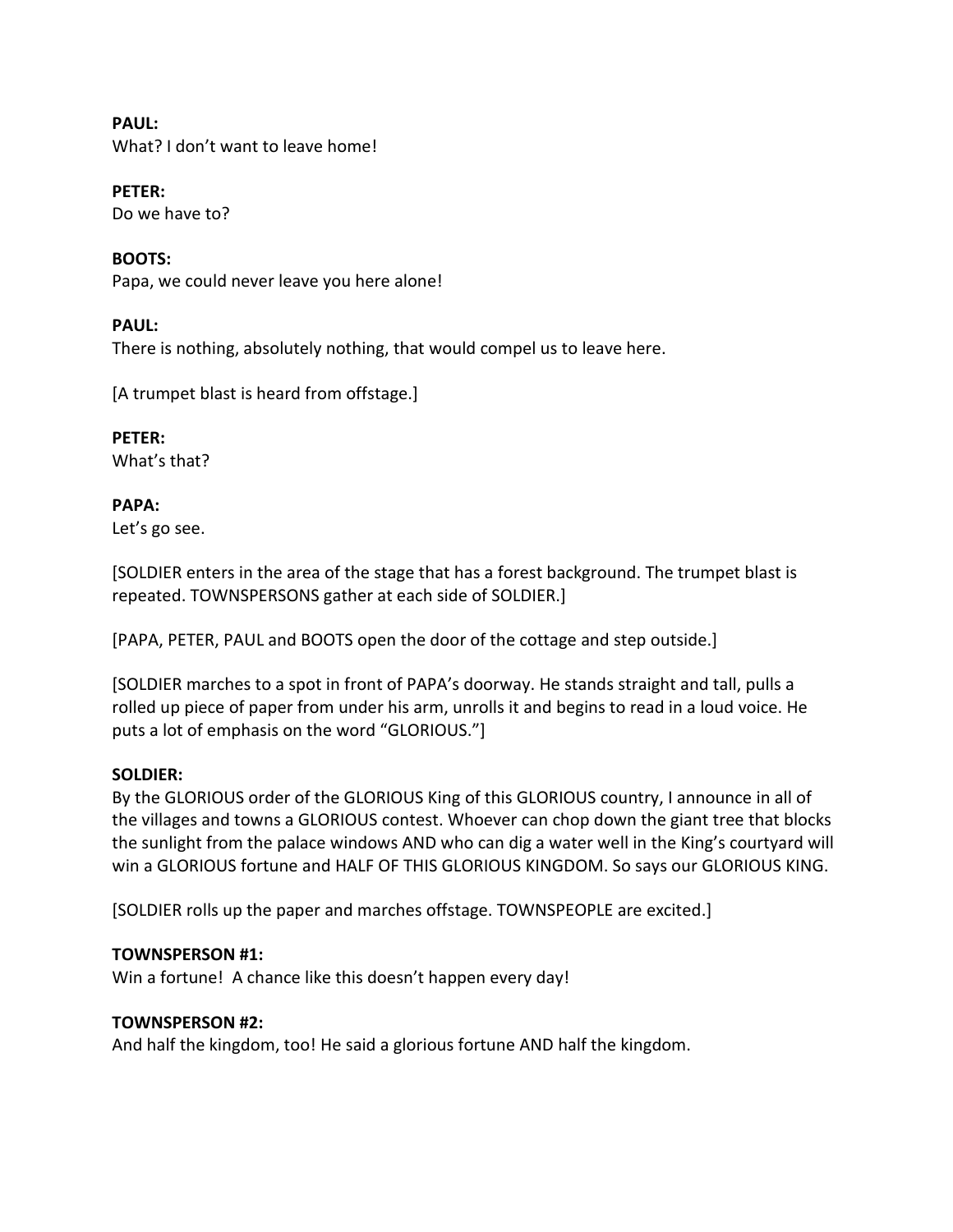**TOWNSPERSON #1:** Better and better!

**TOWNSPERSON #3:** Who can't chop down a tree?

**TOWNSPERSON #3:** I could do it in my sleep.

**TOWNSPERSON #4:** Probably not a great idea.

[TOWNSPEOPLE continue to murmur excitedly in low voices while PAPA, PETER, PAUL and BOOTS go back inside their cottage. TOWNSPEOPLE exit.]

#### **PETER:**

(*excited, to Paul*) Wow! Something to consider, brother.

#### **PAUL:**

(*to Peter*) Consider? Forget what I said before. We'll do it! We'll be the ones to chop down the King's tree and dig his well. And win the glorious fortune! (*high-fives with Peter*)

#### **BOOTS:**

I can help, too!

#### **PETER:**

You? You're not big enough or strong enough to cut down a tree or dig a well!

#### **PAPA:**

Now boys, all three of you will go TOGETHER, right? (*nods to Boots*)

[PAUL and PETER look at each other and sigh.]

## **PAUL:**

Very well then, Papa.

#### **PETER:**

Right.

#### **PAPA:**

Well, well then! (*to audience*) At least this will get them out into the world. Who knows? They could meet a farmer who hires them for the winter. And at least they'd have a job and be sure to stay alive, which is more than I can offer them here. *(to his sons*) My sons, you have as good a chance as anyone else to chop down that tree and dig the well!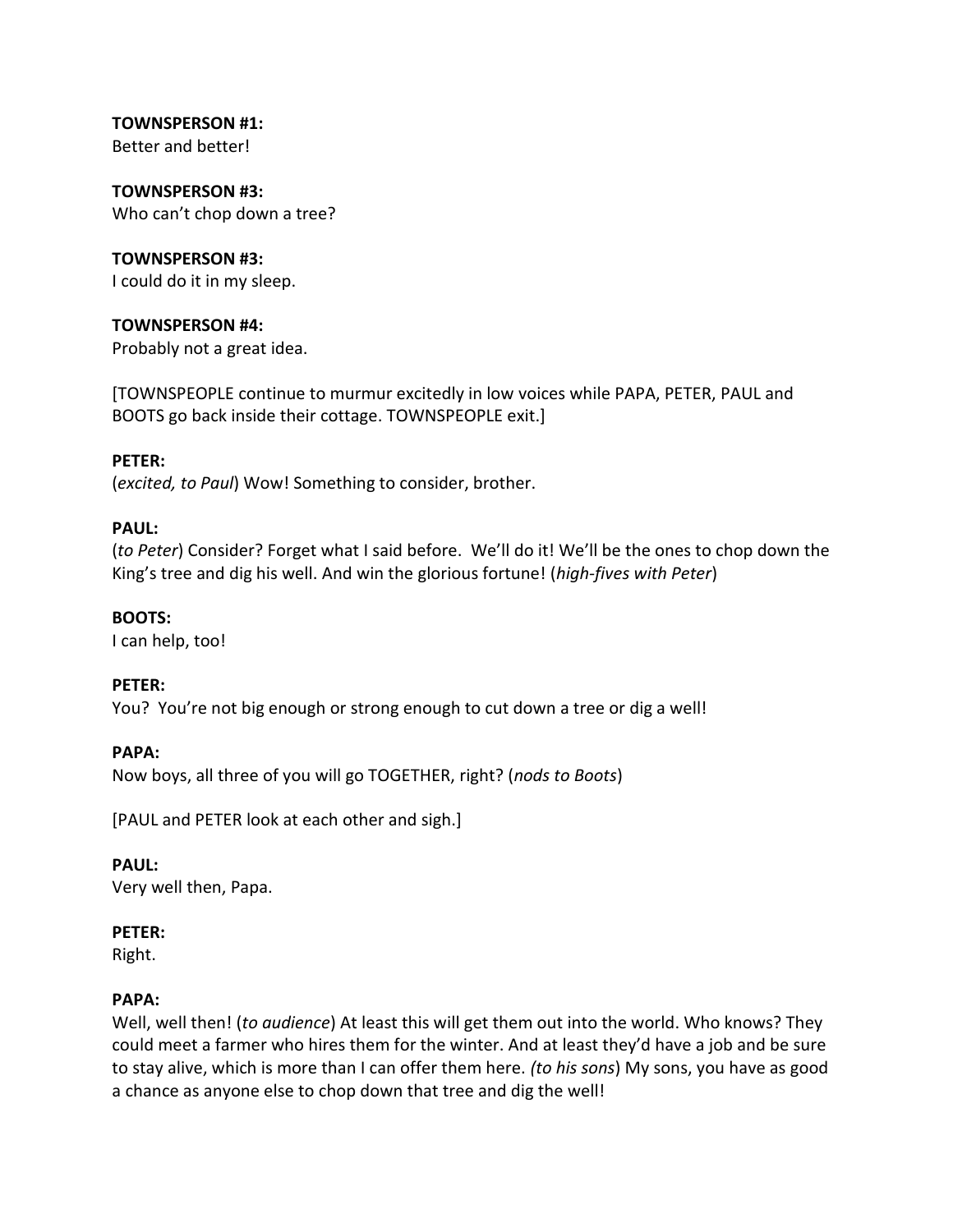[SONS cheer and high-five each other.]

[PAUL, PETER and BOOTS rise and put on their coats. They go out the door leading to the forested section of the stage. PAPA waves.]

## **NARRATOR:**

And so the three brothers took off together.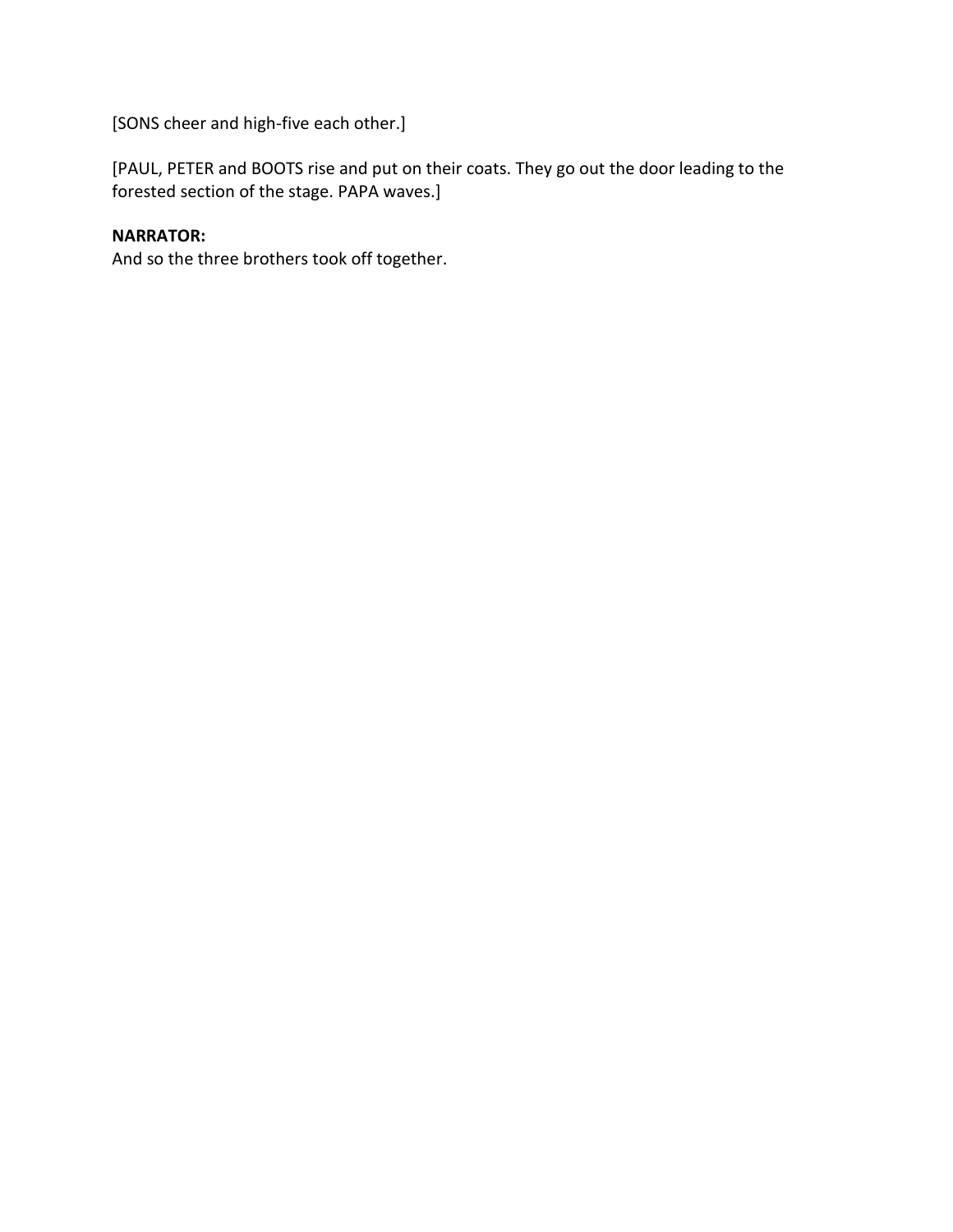## **Scene 2 – Forest**

[**Stage set**: PAUL, PETER and BOOTS are located at the section of the stage indicated in Scene 1 as the forested area. As noted previously, the backdrop is painted with dense trees and bushes, and a mountain range towering behind. The three sons are seated in front of a fake fire. (See **Performance Notes** for suggestions on how to simulate a fire.)]

## **PETER:**

(*warms his hands over the fire*) It's freezing! I miss our fireplace at home.

## **PAUL:**

Oh, stop! The cold means nothing to adventurers like us! Even Boots isn't complaining.

[BOOTS, PETER and PAUL continue to warm their hands. Offstage, an actor starts to clap together two wooden blocks, at first softly, then louder. A recording may also be played of a clapping sound. PETER and PAUL do not look up or even seem to notice the noise.]

## **BOOTS:**

(*stands up and looks around*) I wonder what's making that chopping sound over yonder. Maybe I'll go check it out.

## **PAUL:**

(*rolls eyes*) HHHMMMMmmm… Let's see… Sounds an awful lot like a woodcutter chopping firewood on a hillside. We've only heard that sound, say… a THOUSAND times before.

#### **PETER:**

Say, Paul. What do you think the chances are that this time it's ALSO a woodcutter cutting wood?

#### **PAUL:**

Only about 100%!

[From offstage, a sound to simulate the sound of rain. An actor may pour water from one bucket into another. Or a recording of rain may be played.]

#### **PAUL:**

(*cups a hand over his ear*) Hark! I hear rain! You don't suppose that means it's raining, do you?

#### **PETER:**

Why would we think that? Just because it sounds EXACTLY like rain?

#### **PAUL**:

But that doesn't mean it IS rain!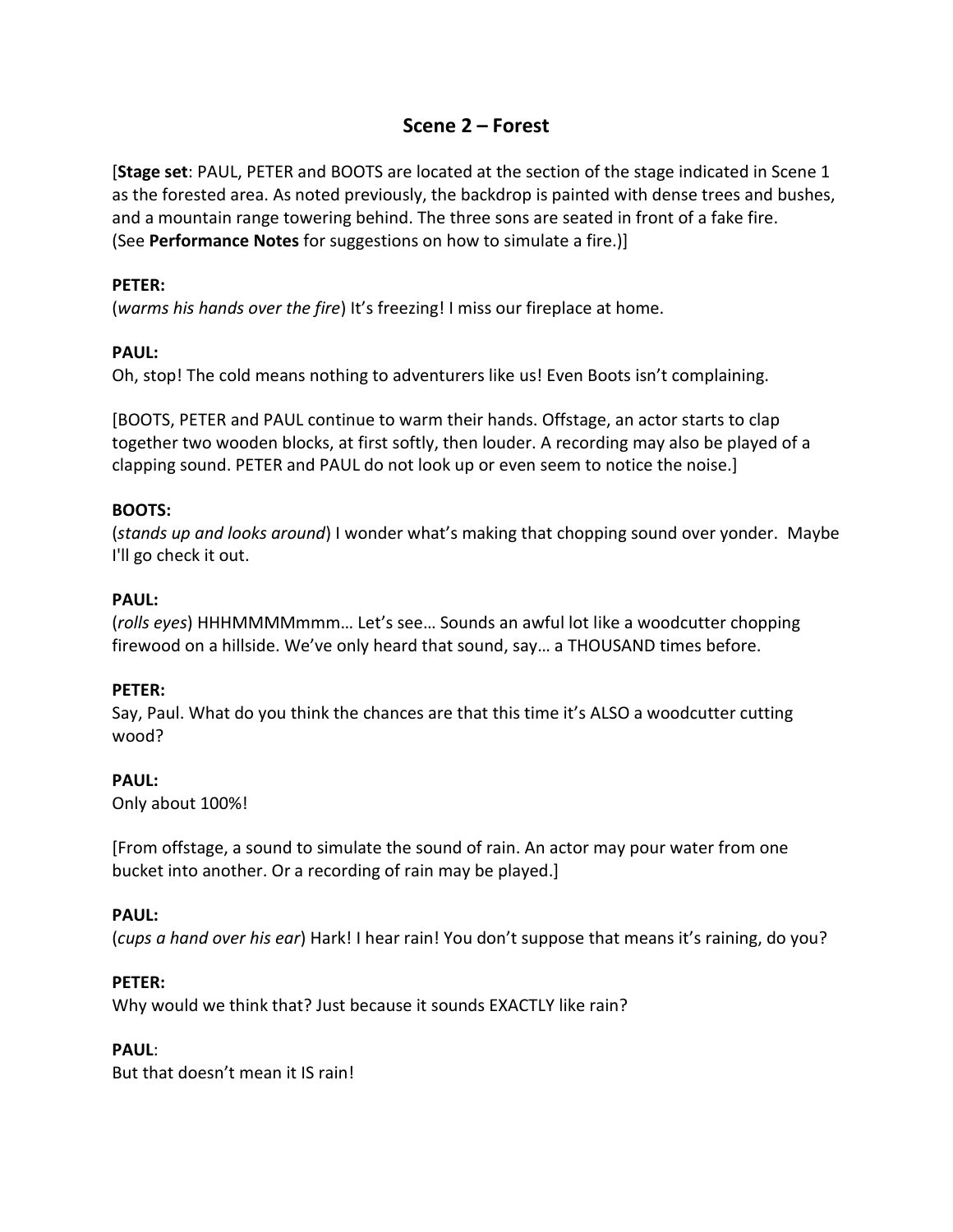[PETER and PAUL laugh. BOOTS is quiet.]

## **BOOTS:**

Still–

## **PAUL:**

Boots, you're not REALLY going to go off to see what's making the chopping sound, are you?

## **BOOTS:**

The sound seems different somehow.

[PETER and PAUL sigh.]

**PAUL:** Suit yourself.

#### **PETER:** We're staying warm and dry.

[BOOTS walks over to the far edge of the stage. PETER and PAUL quietly exit.]

[AXE enters. This is an actor in the costume of an axe. (See **Performance Notes**.) As AXE kicks its way onto the stage, an actor offstage makes the clapping sound in coordination with the kicks of AXE. AXE does not see BOOTS.]

[When BOOTS and AXE speak, below, AXE stops kicking and the "chopping" sound offstage stops.]

## **BOOTS:**

Good day, Mr. Axe!

[AXE stops kicking and turns to BOOTS.]

## **BOOTS:**

So, you stand here alone all day and chop, do you?

## **AXE:**

Yes. Here I have stood and chopped for a long, long time – waiting for you.

#### **BOOTS:**

Well, here I am at last!

## **AXE:**

So you are.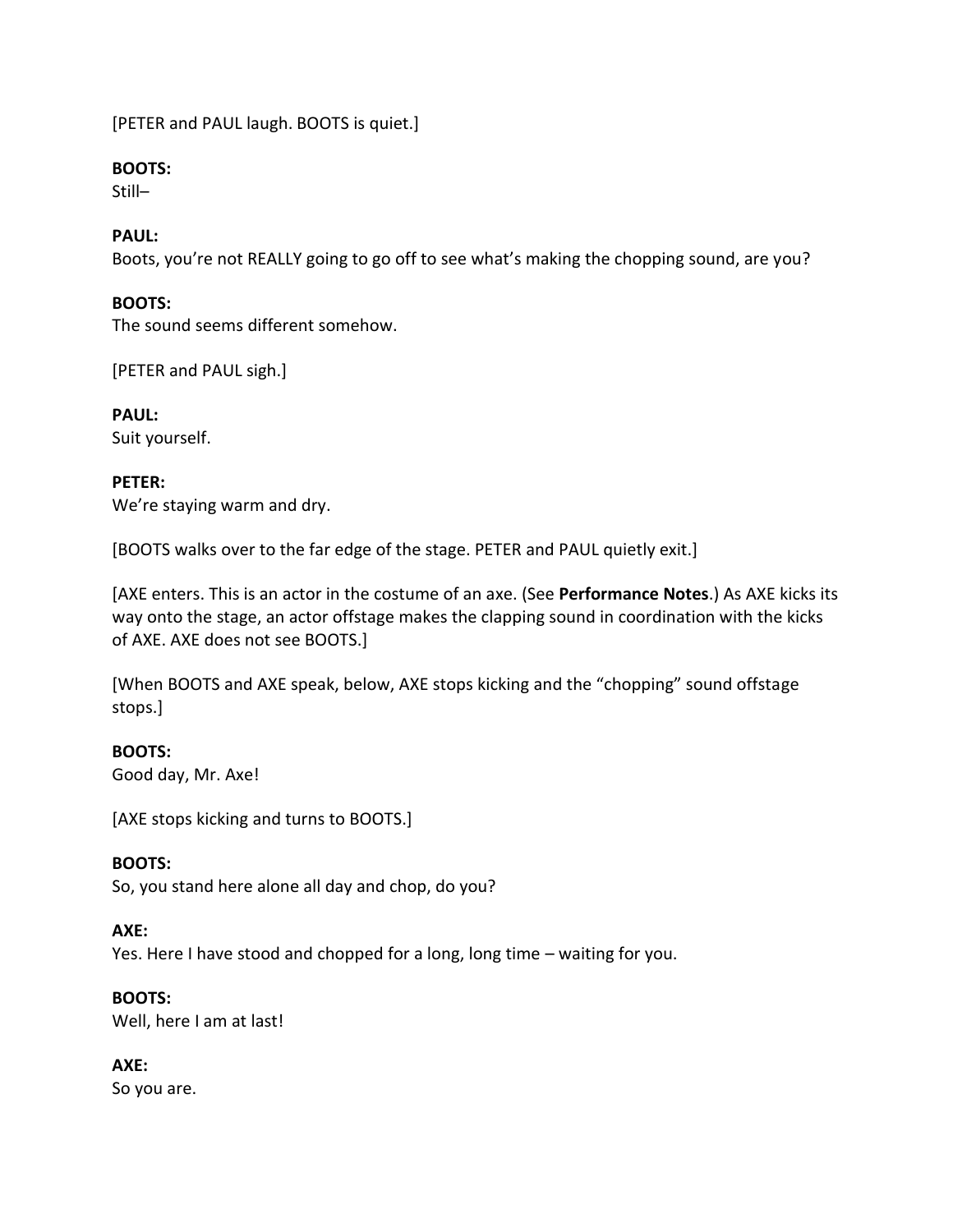[As NARRATOR speaks below, BOOTS and AXE return to where PETER and PAUL are. AXE steps aside, and PETER and PAUL do not appear to notice AXE.]

#### **NARRATOR:**

The brothers were correct, in a way. The chopping sound WAS made by an axe. But Boots was right, too. An axe chopping by itself? That's different!

#### **PAUL:**

Boots, you're back.

#### **BOOTS:**

Yep. It was a chopping sound, all right.

**PETER:** What did we tell you?

[BOOTS sits with his brothers and they all warm their hands by the fire.]

[Offstage, an actor rubs sandpaper across the surface of a microphone with one swipe and then another. This is to simulate the sound of shoveling. If a microphone is not available, one actor can start rubbing sandpaper together and be gradually joined by 6 to 8 other actors who also produce the same sound. If a microphone is available, only one actor will need to do this motion since the swiping sound can be amplified.]

#### **BOOTS:**

I wonder what is making that digging sound? What could be shoveling over yonder?

**PAUL:** You just sat down, Boots. You're getting up AGAIN?

**PETER:** So someone's digging. What's the big deal?

**BOOTS:** This sounds different. I think I'll go and see for myself.

#### **PETER:**

Not again. Really?!

[PETER and PAUL throw their arms up into the air in mock despair. They shake their heads.]

#### **NARRATOR:**

(*steps forward to face audience*) I'm with Boots this time. Doesn't sound like regular digging to me, either.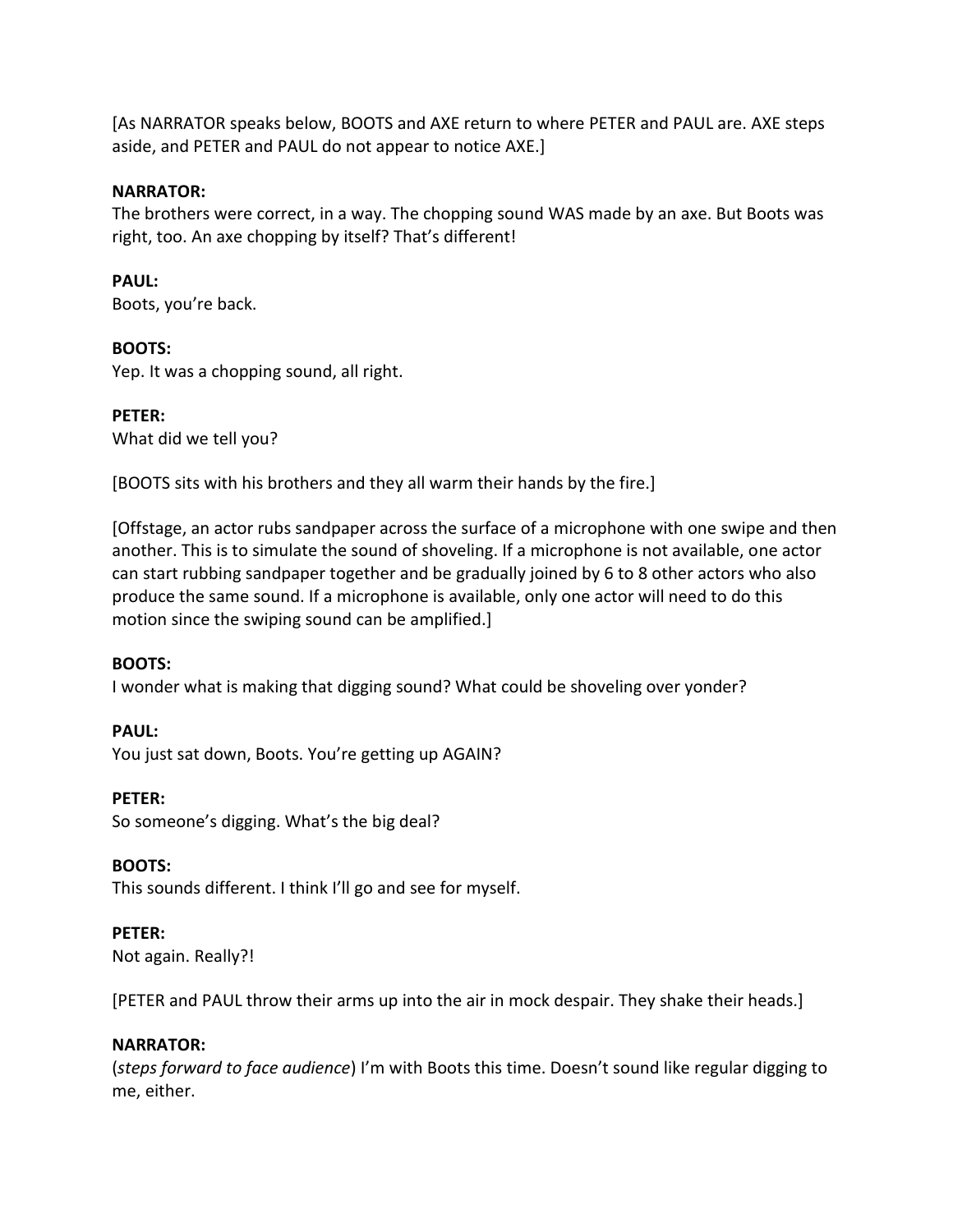[BOOTS walks to the other side of the stage again. He looks around as if trying to see something.]

[SHOVEL enters by hopping up to BOOTS. As SHOVEL enters, the sound of "shoveling" offstage continues. The actor offstage who is making the swiping sound with the sandpaper coordinates the swipes with SHOVEL's hops. Once BOOTS speaks the next line, the sound of "shoveling" stops so the actors can be heard.]

## **BOOTS:**

Greetings, Mr. Shovel! So, you stand here all alone and dig and shovel?

## **SHOVEL:**

Yes. Indeed, that is what I have done these many long days – waiting for you.

# **BOOTS:**

Well, here I am!

## **SHOVEL:**

So you are!

[While NARRATOR speaks the lines below, SHOVEL and BOOTS turn toward where AXE is waiting.]

## **NARRATOR:**

A shovel, shoveling all by itself. Why not? So Boots took the Shovel back with him.

## **BOOTS:**

Axe, meet Shovel.

**AXE:** Pleased to meet you.

#### **SHOVEL:** The pleasure is all mine.

#### **AXE:**

We're in a similar line of work, you might say.

## **SHOVEL:**

I suppose we are. You strike against a tree. And I strike against the ground.

## **AXE:**

Exactly my thinking. We are impact-driven.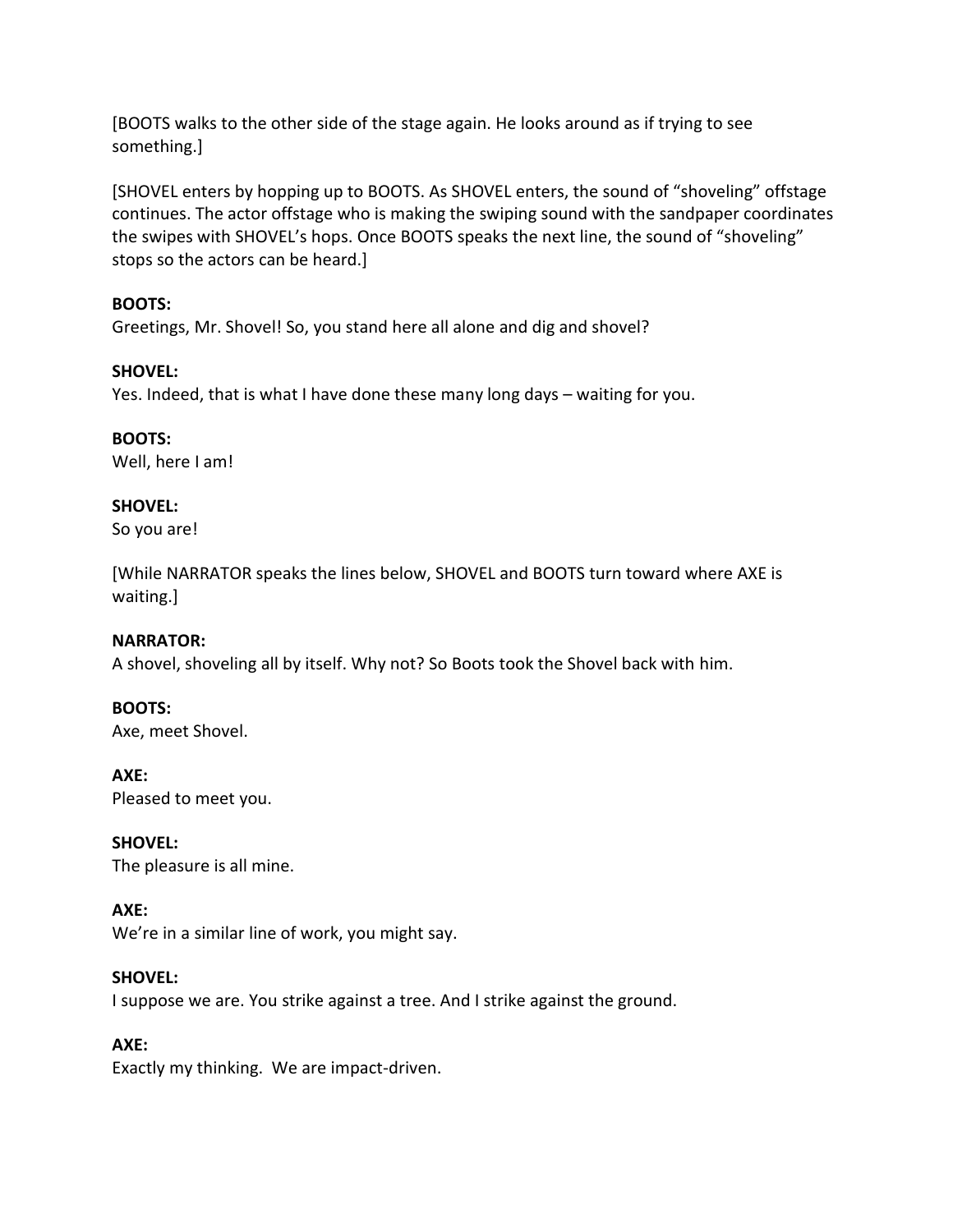#### **SHOVEL:**

You might say that.

#### **BOOTS:**

While you two are getting acquainted, I'll see what my brothers are up to.

[AXE and SHOVEL pantomime talking and laughing – they are becoming friends. BOOTS walks over to PAUL and PETER. Several actors roll out a roll of wide blue cloth, or blue streamers side by side. This is a brook.]

[BOOTS approaches PAUL and PETER, who are warming their hands by the fire.]

#### **PAUL:**

(*looks up*) And he's back.

#### **BOOTS:**

Hey, I don't remember seeing a brook by our campsite.

[An actor pours water from one bucket to another to make the running water sound of the brook. Or a recording of the sound of splashing water may be played.]

[PETER and PAUL walk over to the streamers, kneel, and pretend to take water in their hands to drink. BOOTS looks at them and the brook.]

#### **BOOTS:**

I wonder where this brook came from?

#### **PETER:**

A brook? You're not serious.

#### **PAUL:**

(*impatiently points at the brook*) Who cares where a brook comes from? Would the water that runs by us be any different if you knew?

**PETER:** It just doesn't matter!

#### **BOOTS:**

Still–

#### **PAUL:**

(*pretends to push Peter's shoulder--note: be safe!*) Where does the sky come from? Where does the grass come from?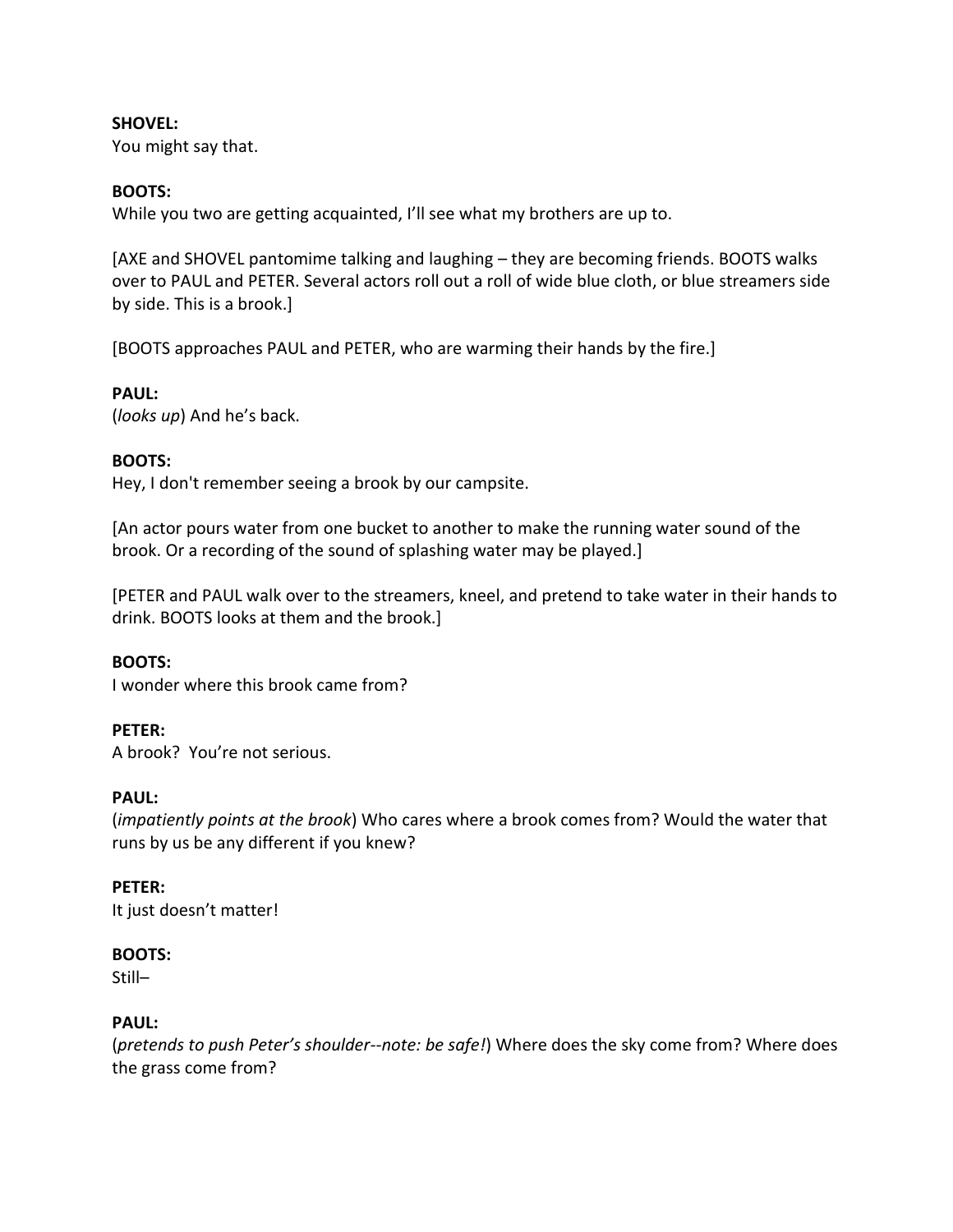[When PAUL pretends to push PETER's shoulder, PETER laughs and rocks over backward so that his feet fly upward into the air. PETER remains lying down for a moment and then stands up.]

[Remember, you are PRETENDING. Don't actually touch the other actor. If you are the one being "pushed," just move backward.]

#### **PETER:**

(*again, pretends to push Peter's shoulder*) Hey, Paul, where does BOOTS come from?

#### **PAUL:**

One crazy baby factory!

[PAUL rocks over backward in the same manner that PETER did a moment ago. PAUL picks himself up so that he stands next to PETER.]

#### **BOOTS:**

Just the same, I fancy a walk to see where the brook comes from.

#### **PETER:**

(*to Paul)* Omigosh. He used the word "fancy."

#### **PETER and PAUL** (*together*):

(*throw up their arms in mock despair*) AUGHH!

[BOOTS walks to the side of the stage. Immediately, PAUL and PETER begin to whisper in a sneaky manner and gesture at BOOTS. After a moment, PETER and PAUL tiptoe offstage to the wings. BOOTS does not see them leave.]

[When BOOTS reaches the other side of the stage, an actor dressed as WALNUT enters. WALNUT should have plenty of glittery confetti in a pocket. WALNUT tosses some of the confetti into the air. The flakes of confetti represent water.]

#### **BOOTS:**

Good day! So you are a walnut. And if I'm seeing things correctly, you just lie here and throw water into the air all day long?

#### **WALNUT:**

That's right. And here I have splashed and thrown off water many a long day – waiting for you.

#### **BOOTS:**

Well, here I am.

#### **WALNUT:**

That you are.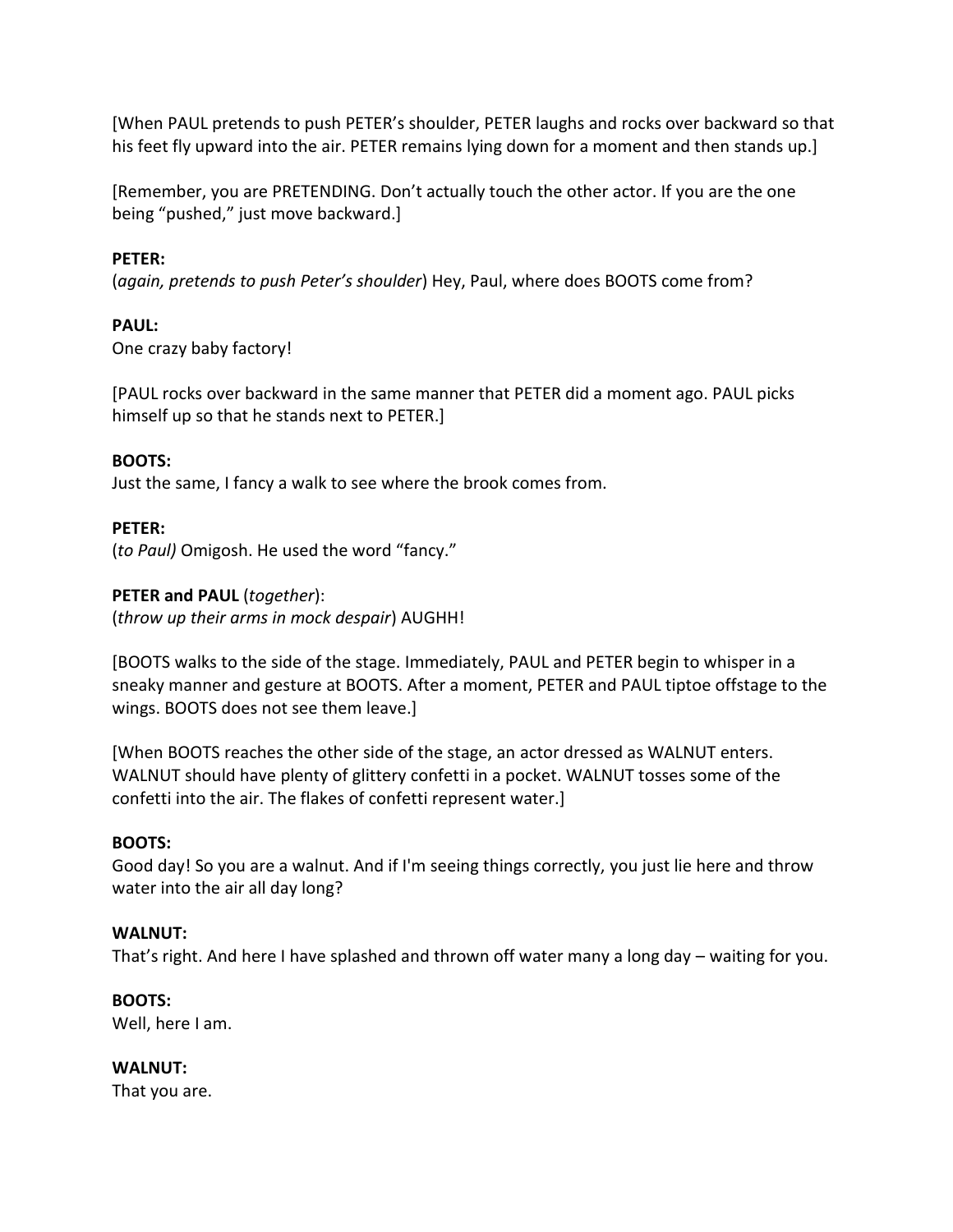#### **BOOTS:**

Would you mind coming with me for a bit?

#### **WALNUT:**

Why not? One moment please, while I take care of something.

[WALNUT takes a small patch of felt from his pocket and puts it on her or his costume. The patch is intended to hold the water. (See **Performance Notes**)]

#### **WALNUT:**

That will hold in the water.

#### **BOOTS:**

Nice.

[BOOTS walks WALNUT back to where SHOVEL and AXE are waiting. While NARRATOR speaks, below, BOOTS pantomimes introducing WALNUT to SHOVEL and AXE.]

#### **NARRATOR:**

(*looks at Walnut, Shovel and Axe*) A compatible group. So Boots goes back to rejoin his brothers.

[BOOTS notices that his two brothers are gone. He runs to one side of the stage and then to the other side.]

#### **NARRATOR:**

Uh-oh.

#### **BOOTS:**

(*to audience*) Where could they have gone?

[AXE, SHOVEL and WALNUT look at each other and shrug. They don't know.]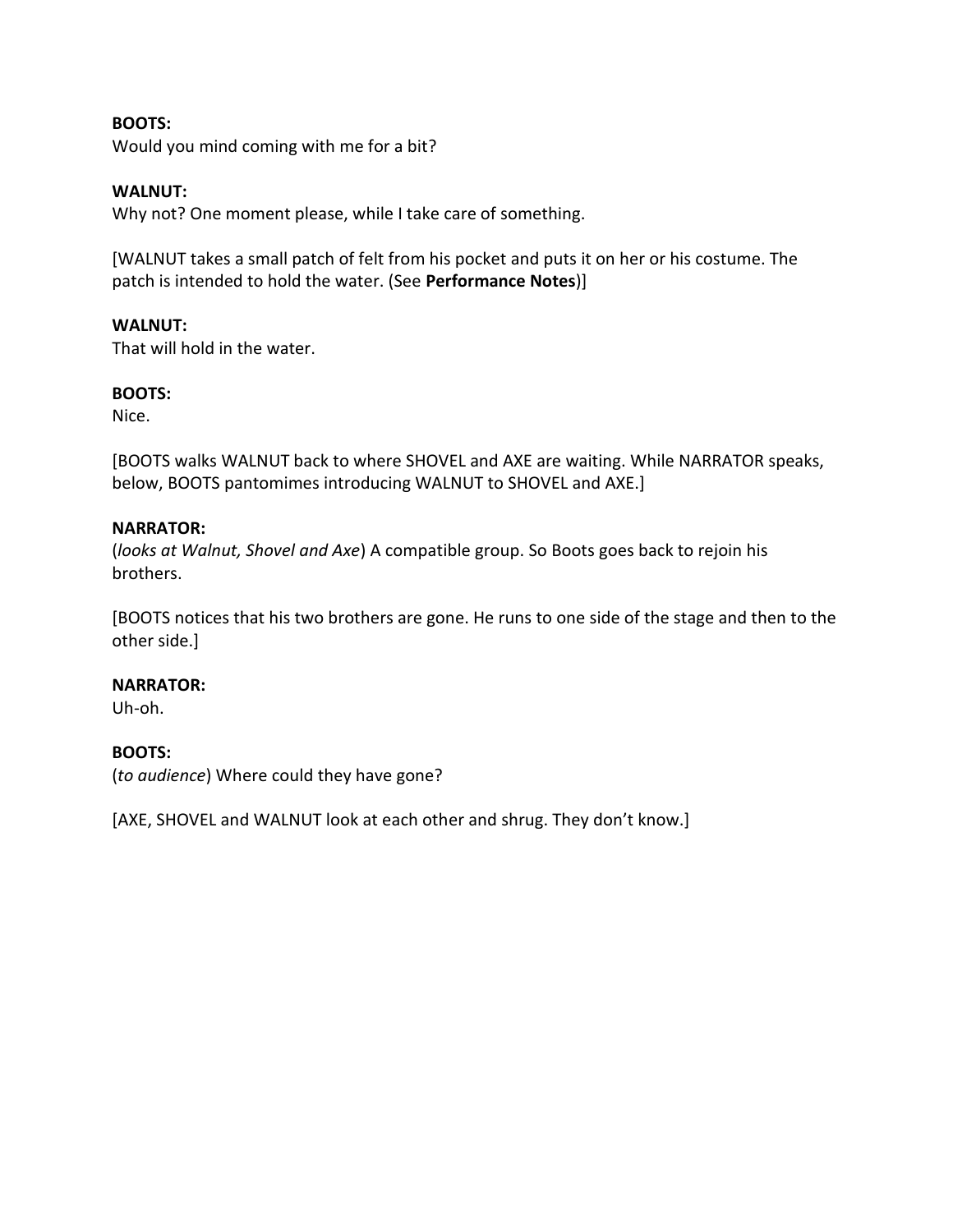# **Scene 3 – In Front of The Castle**

[**Stage set**: A painted backdrop showing a castle is in front of the forest backdrop. A large tree, made of rolled paper or other light material, is shown on one side of the stage. A treasure chest, overflowing with shiny coins, sits at the edge of the stage.]

[TOWNSPERSONS stand along the sides and back of the stage. KING takes his place in front of the castle next to the tree.]

## **KING:**

(*points to tree*) IS THERE ANYONE WHO DARES TO CHOP DOWN THIS TREE… (*points to ground*) AND TO DIG ME A NEW WELL? (*to audience*) Now, it's not enough to chop down the tree but NOT to dig the well. And it's not enough to dig the well but NOT to chop down the tree. We're talking both tasks here. BOTH the well AND the tree ... and if he fails ...

[TOWNSPEOPLE, as in Scene 1, murmur among themselves. They are confused. While one speaks, the other make expressive gestures. The following lines are said quickly.]

**TOWNSPERSON #2:**

What about the fortune?

**TOWNSPERSON #1:** That's the part I care about.

**TOWNSPERSON #3:** I wish I understood the tasks better.

**TOWNSPERSON #4:** Look. All he's saying is you have to chop down the tree AND dig a well.

**TOWNSPERSON #2:** Both, right?

**TOWNSPERSON #4:** Are you even listening?

**TOWNSPERSON #3:** What if you can't do both?

**TOWNSPERSON #4:** You don't want to know.

**TOWNSPERSON #1:** It's OFF with you!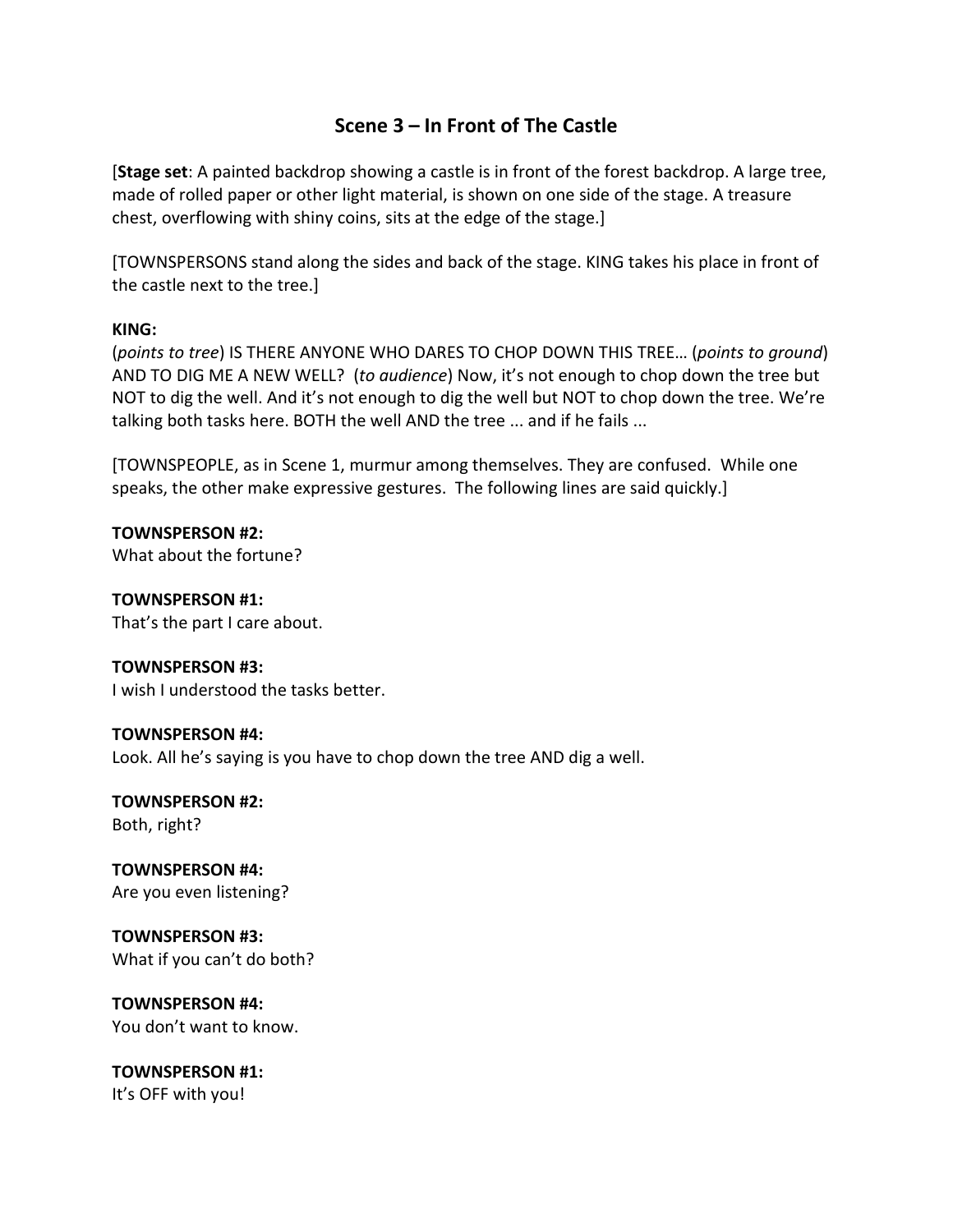#### **TOWNSPERSON #3:**

Yikes.

[KING holds out one hand and as soon as he does, TOWNSPEOPLE are hushed.]

#### **KING:**

Anyway. AS I was saying. If anyone fails to chop down this tree and dig my new well, that person shall be shipped off at once to a faraway island, never to return. That's FOREVER!

[TOWNSPEOPLE cringe in fear.]

#### **KING:**

COME NOW! DON'T BE COWARDS! Just because a few unlucky souls have tried and failed doesn't mean this won't be YOUR lucky day!

[TOWNSPEOPLE gently nudge one another toward KING.]

## **TOWNSPERSON #4:**

I WOULD, really, but my bad back…

#### **TOWNSPERSON #1:**

My BROTHER can do it! (*gently nudges Townsperson #3 forward*)

#### **TOWNSPERSON #3:**

Speak for yourself!

#### **TOWNSPERSON #2:**

I wish MY brother would give it a shot. Wouldn't mind if he ended up at a faraway island.

[BOOTS enters and walks toward KING from the wings. He is followed by AXE, SHOVEL and WALNUT, who all hold hands.]

#### **BOOTS:**

I will try, Your Majesty!

#### **KING:**

You WILL? Well then, you must be very brave (*to audience*) or CRAZY! (*to Boots*) Two young men tried just this morning. First they tried to chop this tree. (*points to tree*) It just grew bigger than ever! Then they tried to dig a well. (*points to ground*) The hole filled in by itself. (*to audience*) That happens EVERY TIME. (*to Boots*) So both of them are now in exile! Are you sure you want to try?

#### **BOOTS:**

Yes, Sire. I am.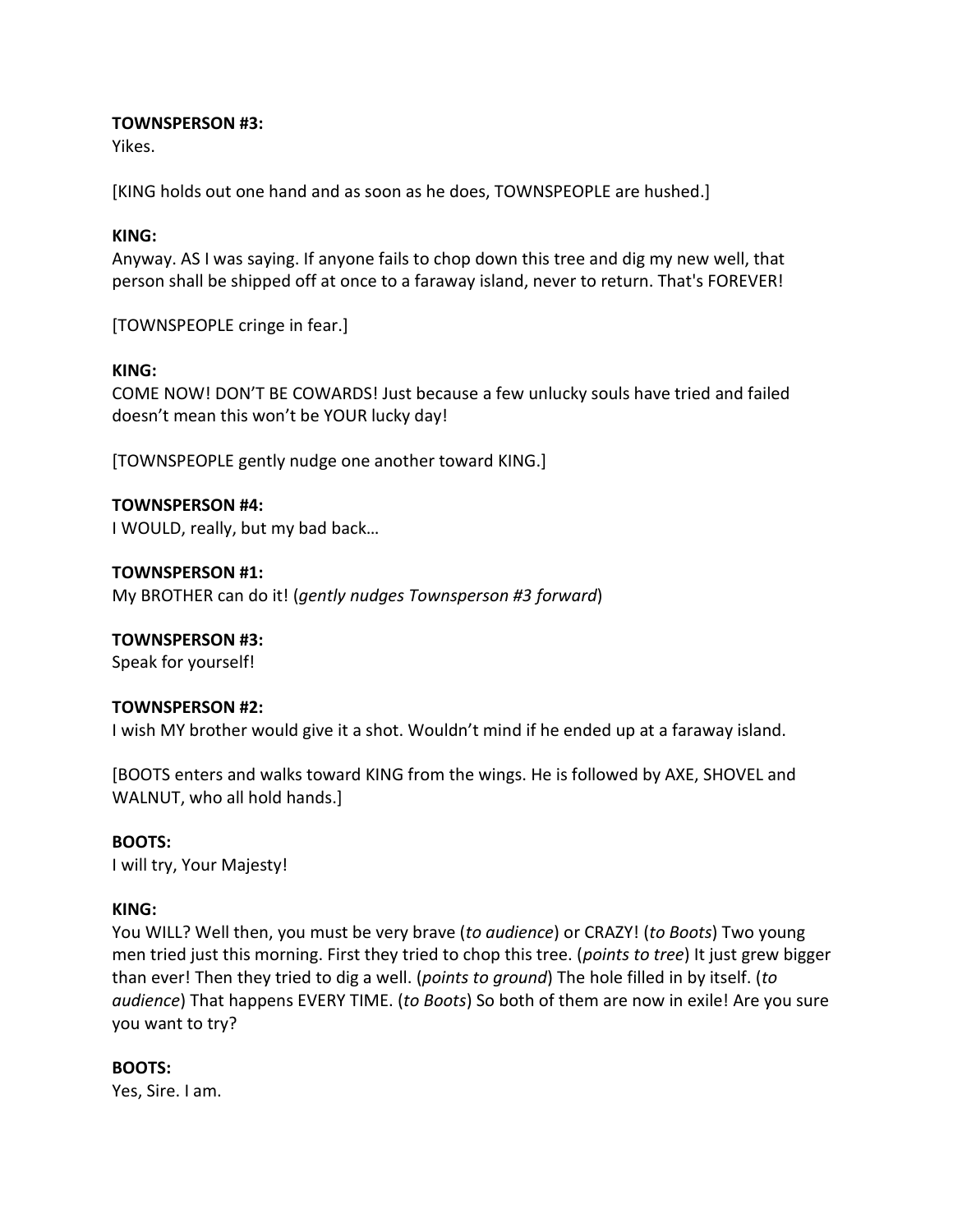#### **KING:**

Well then, young man. What is your name?

#### **BOOTS:**

Boots, Your Majesty.

#### **KING:**

An odd name. Where did I hear that before? Ah, yes. Those two boys this morning were laughing about how their brother does one foolish thing after another. Harumph! Why don't you save us all time? The ship, my lad, is right over there. Just step right in!

[TOWNSPEOPLE laugh as if the KING has made a great joke. KING motions for TOWNSPEOPLE to be silent, and they are instantly quieted.]

#### **BOOTS:**

(*puts hands on hips*) Well, I'd like to at least TRY first, Your Majesty.

#### **KING:**

Suit yourself. (*crosses arms)* Entertain us.

[BOOTS goes up to the tree and walks around it. He faces the audience and makes a "come here" gesture to AXE. When the AXE is standing next to him, BOOTS says the next line.]

#### **BOOTS:**

CHOP AWAY!

[When BOOTS yells, "CHOP AWAY," the chopping sound from clapping two blocks together is again heard from offstage. As before the claps should coordinate with the kicks of AXE. AXE kicks and kicks and kicks at the tree.]

**TOWNSPERSON #1:** Will you look at that?

**TOWNSPERSON #2:** An axe chopping all by itself.

**TOWNSPERSON #3:** Amazing!

**TOWNSPERSON #4:** Who knew?

[The tree falls.]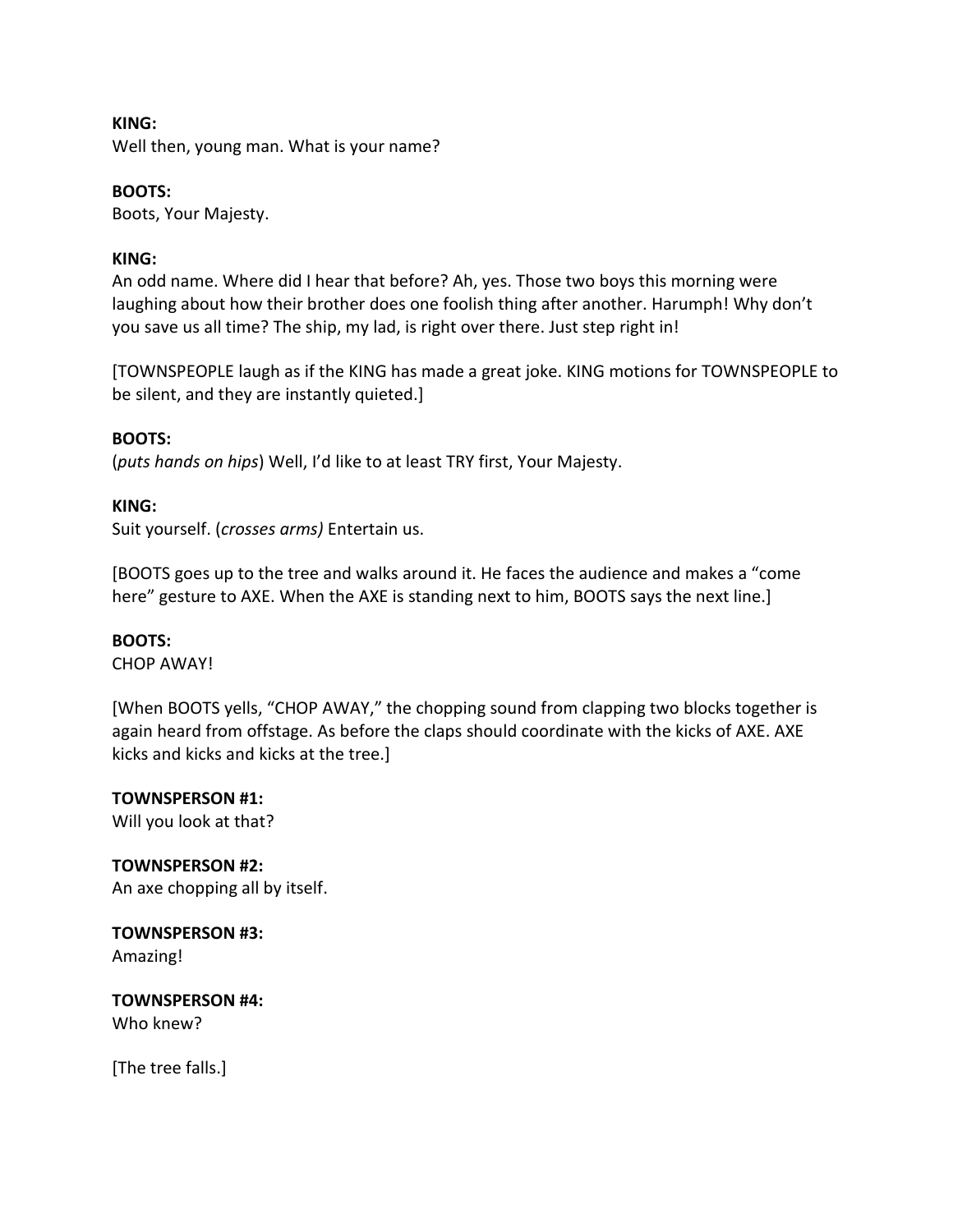#### **TOWNSPEOPLE:**

Ooooohhhhh! Aaaaahhhhh!

[KING nods. He is impressed.]

[BOOTS walks over near where the tree has fallen. He tests the hardness of the soil with his toe. BOOTS stubs his toe on a rock and hops about holding his foot.]

#### **TOWNSPEOPLE:**

(*laugh at Boots hopping about, holding his foot*) Ha, ha, ha!

[BOOTS makes a "come here" gesture to SHOVEL. SHOVEL hops to his side.]

#### **BOOTS:**

DIG AWAY!

[As actor offstage produces the same digging sound as before. Again, it's best if the swipes of the sandpaper are coordinated with the hops of SHOVEL. As SHOVEL hops, simulating a digging action, the actor swipes. As SHOVEL hops, SHOVEL spreads black confetti from his or her pockets. This is the soil that is being dug.]

#### **TOWNSPEOPLE:**

Ooooohhhhh! Aaaaahhhhh! Digging!

[BOOTS makes a "come here" gesture to WALNUT and points to where SHOVEL had been digging. WALNUT goes over to that area. BOOTS walks over to WALNUT.]

#### **BOOTS:**

(*touches Walnut's felt patch*) May I?

#### **WALNUT:**

Go ahead.

[BOOTS pulls the felt patch from the side of WALNUT's costume.]

#### **BOOTS:**

SPLASH AWAY!

[Again, the sound of running water from offstage. WALNUT pulls several more handfuls of blue confetti and glitter and tosses it into the air. This is the water spewing forth.]

#### **TOWNSPEOPLE:**

Ooooohhhhh! Aaaaahhhhh! Water!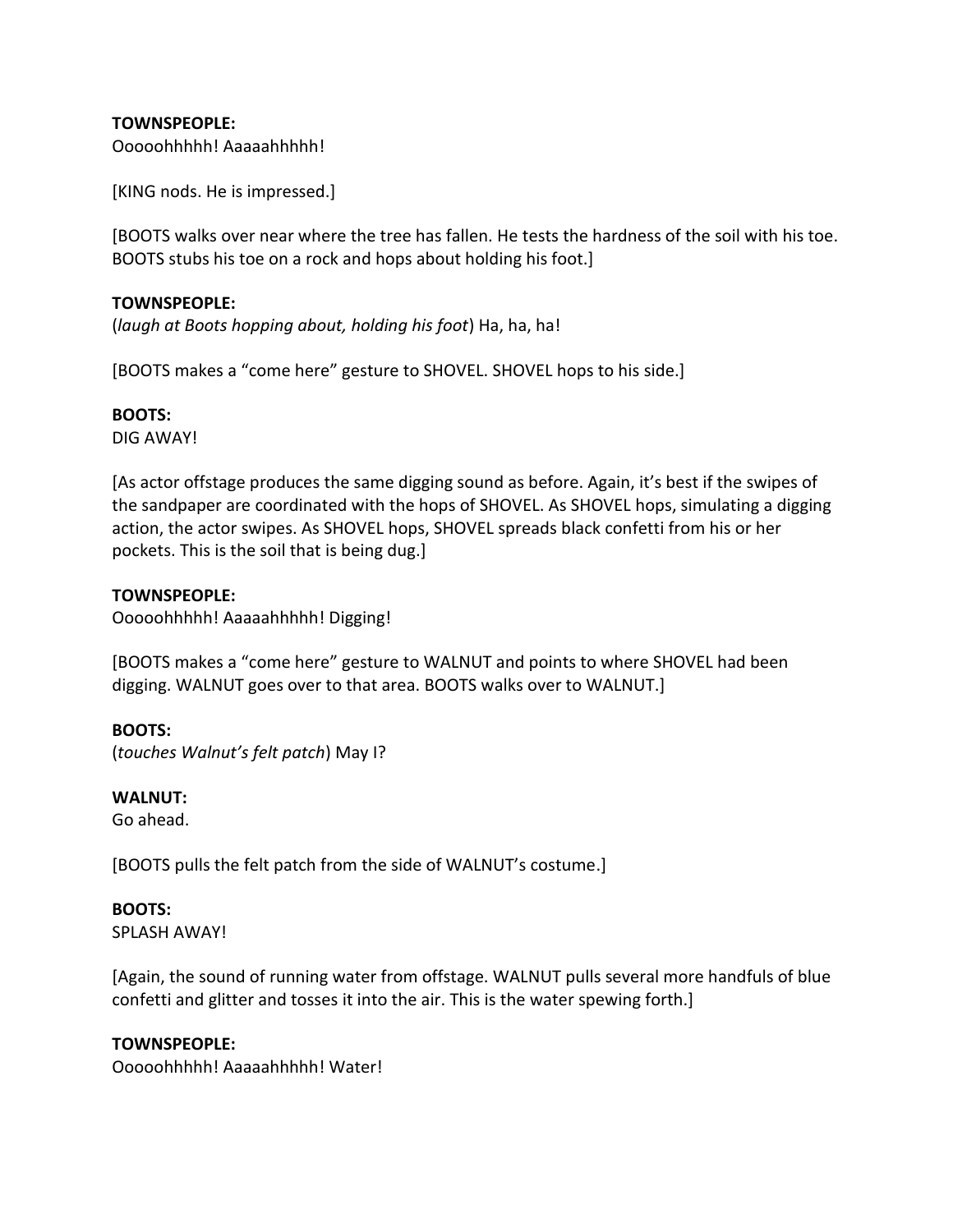[KING walks over to BOOTS.]

## **KING:**

(*takes Boots' hand and shakes it hard*) Well, I thought it could not be done. I was starting to think the stars would fall from the sky before THIS would ever happen! You have chopped down that tree. And you have dug a new well! (*to audience*) I suppose I have to keep my promise. (*to Boots*) Well, Boots, half the kingdom is yours.

[KING reaches into the treasure chest and grabs two handfuls of coins to place into Boots' hands. BOOTS looks dazed and amazed.]

#### **KING:**

This is just a trifle of what's coming to you… Congratulations!

## **TOWNSPEOPLE** (*together*):

Hip, hip, hurray!

## **BOOTS:**

Thank you, Your Majesty. Though may I ask one small favor?

#### **KING:**

The operative word is (*airquotes*) "small." I have just given you half my kingdom, young man! What else could you ask for?

#### **BOOTS:**

It's just those prisoners on the faraway island. Surely you could find it in your heart to bring them back. They only tried to help, right?

#### **KING:**

Well, they knew the agreement and the price of failure ...

#### **BOOTS:**

But now you can afford to be generous. Look! (*points upward*) See how the sun pours into your castle (*points downward at the new well*) and your well brings forth all the fresh clean water you could ever use.

#### **KING:**

Oh, all right! I suppose you have your own brothers in mind?

## **BOOTS:**

They just wanted to try, Your Majesty, and they meant no harm. And the others really didn't, either.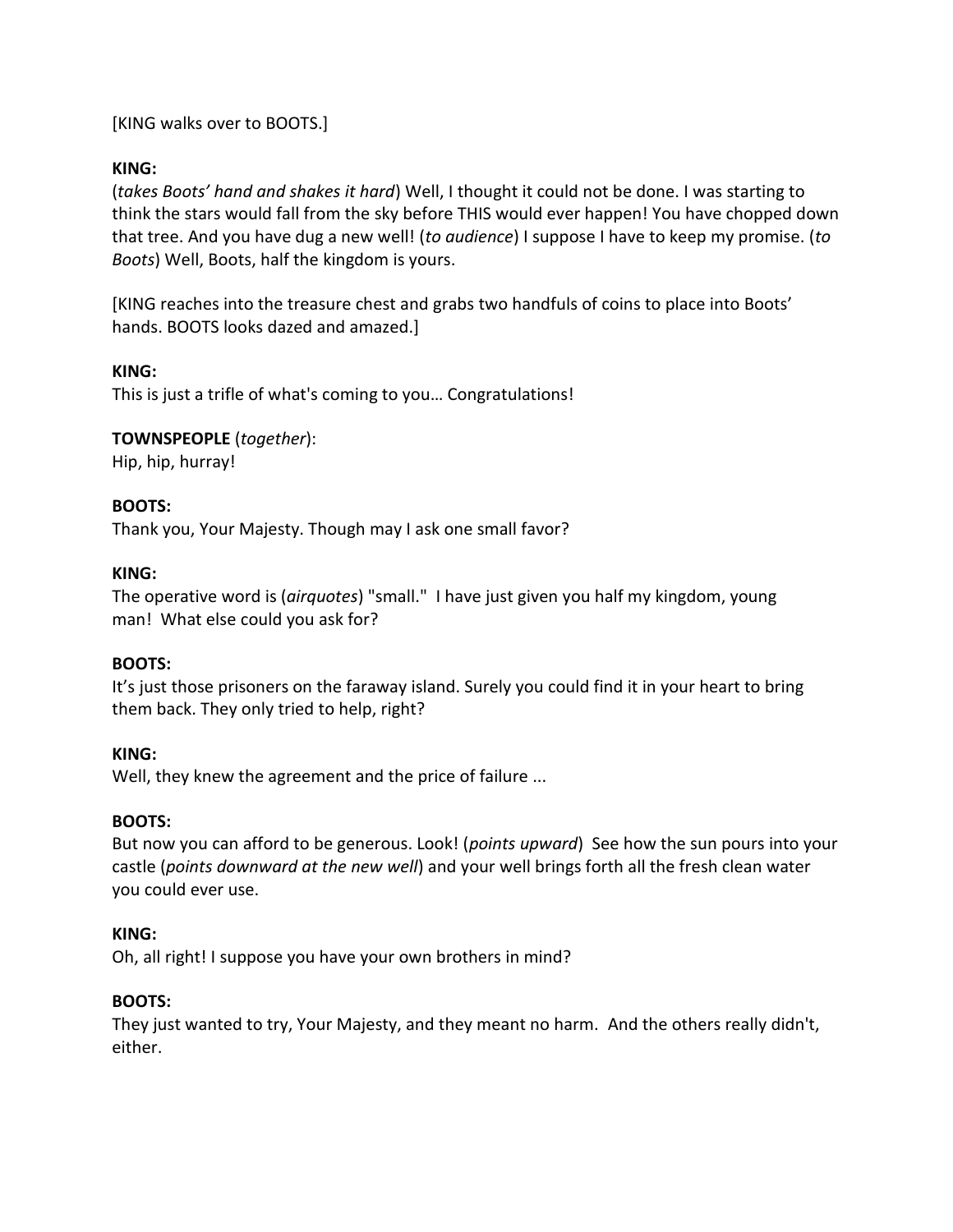#### **KING:**

You're lucky I'm feeling in a generous mood. Very well then. Your brothers will be the first to return.

[KING raises his arm toward the wings. SOLDIER appears, gently nudging PETER and PAUL ahead of him.]

#### **KING:**

(*to Peter and Paul*) You are both exonerated (pronounce: ex-ZON-er-ated). You are free!

[PETER and PAUL look embarrassed and wave a fast hello to BOOTS.]

#### **KING:**

(*to Boots*) So tell me, lad. To what do you owe your success? (*gestures to Axe, Shovel, and Walnut*) Your industrious friends?

#### **BOOTS:**

Them, yes. And being okay with going off after one foolishness or another, I suppose.

[TOWNSPEOPLE, AXE, SHOVEL, WALNUT, PETER and PAUL gather around BOOTS. They gently hug him, push at his shoulders and ruffle his hair.]

[If you have a curtain, close it now. If you do not, fade the lights. If you have no stage lights, all actors come on stage and bow to the audience.]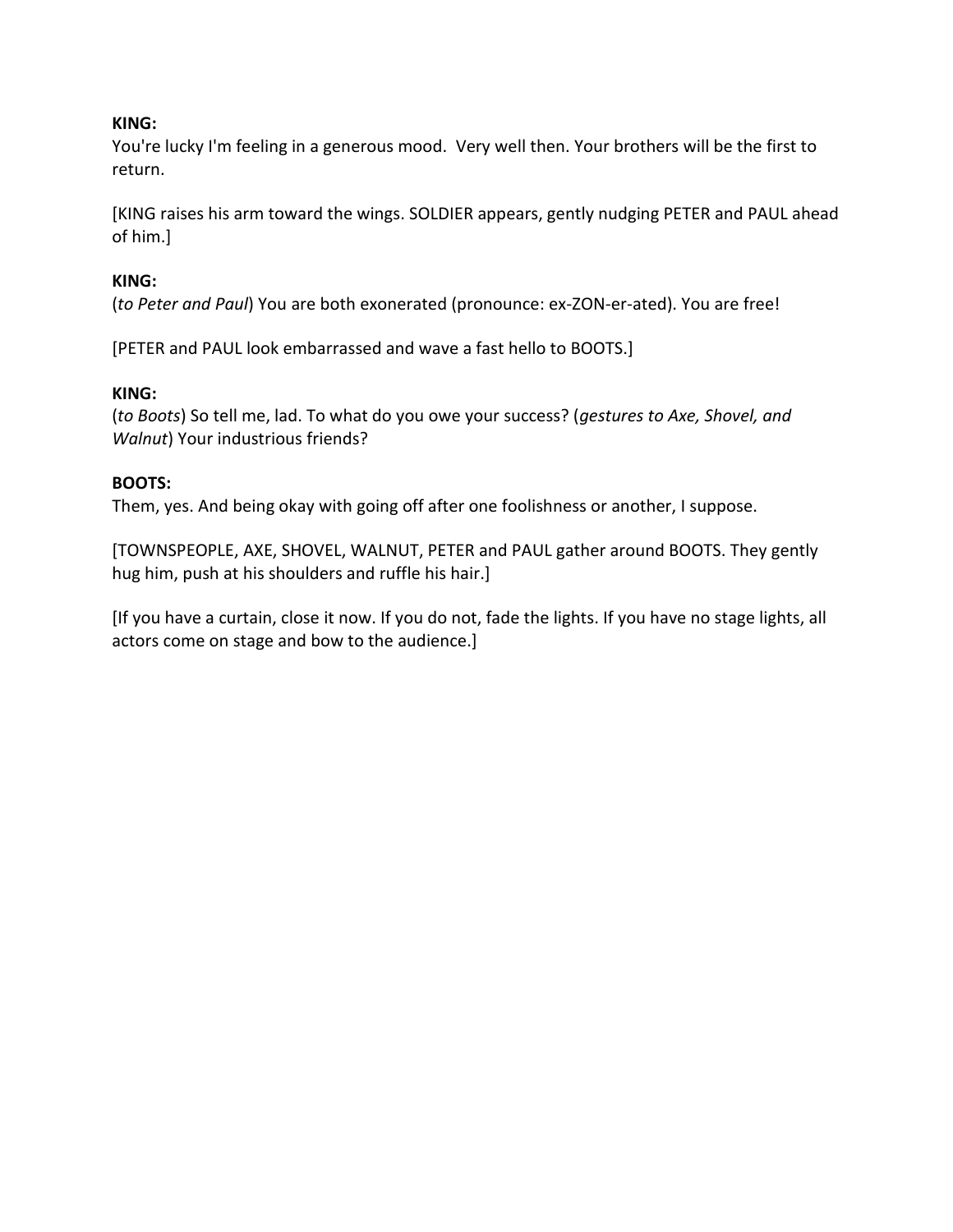

# **Performance Notes for Boots & His Brothers**

# **THREE WAYS THAT STUDENTS AND TEACHERS CAN UTILIZE THIS PLAY:**

- **1.** *Students can read the play aloud while sitting in the classroom.* Ask the readers to skip all bracketed stage directions. You may prefer to rotate your actors to give all students a chance to read the speaking parts.
- **2.** *Students can perform the play in the classroom.* Clear an area that can be used as the stage. Have the audience sit on the floor in front of the stage. Students in the play can make simple costumes and/or sets as described below. When the scene change, the characters "on stage" simply walk to the back of the room where they wait until their next appearance "on stage."
- **3.** *Students can perform the play on stage.* Refer to the production notes that follow. Ask the actors to enter from the back of the room and move through the audience as they approach the stage.



- PAPA, BOOTS, PETER and PAUL Earth-toned cloth.
- AXE Gray or brown sweats or a wind suit. Attach black strips of felt vertically onto the sweat suit or the wind suit using fabric glue. Use iron-on letters available at craft stores to spell out the word "AXE" on the chest of AXE's shirt.
- SHOVEL Similar to AXE, but if you use brown for AXE, use gray or black for SHOVEL.



*Stories to Grow by* ©2015. All Rights Reserved.  $\mathcal{F} = \begin{bmatrix} \mathcal{F} & \mathcal{F} & \mathcal{F} & \mathcal{F} & \mathcal{F} & \mathcal{F} & \mathcal{F} & \mathcal{F} & \mathcal{F} & \mathcal{F} & \mathcal{F} & \mathcal{F} & \mathcal{F} & \mathcal{F} & \mathcal{F} & \mathcal{F} & \mathcal{F} & \mathcal{F} & \mathcal{F} & \mathcal{F} & \mathcal{F} & \mathcal{F} & \mathcal{F} & \mathcal{F} & \mathcal{F} & \mathcal{F} & \mathcal{F} & \mathcal{F} & \mathcal{F} & \mathcal{$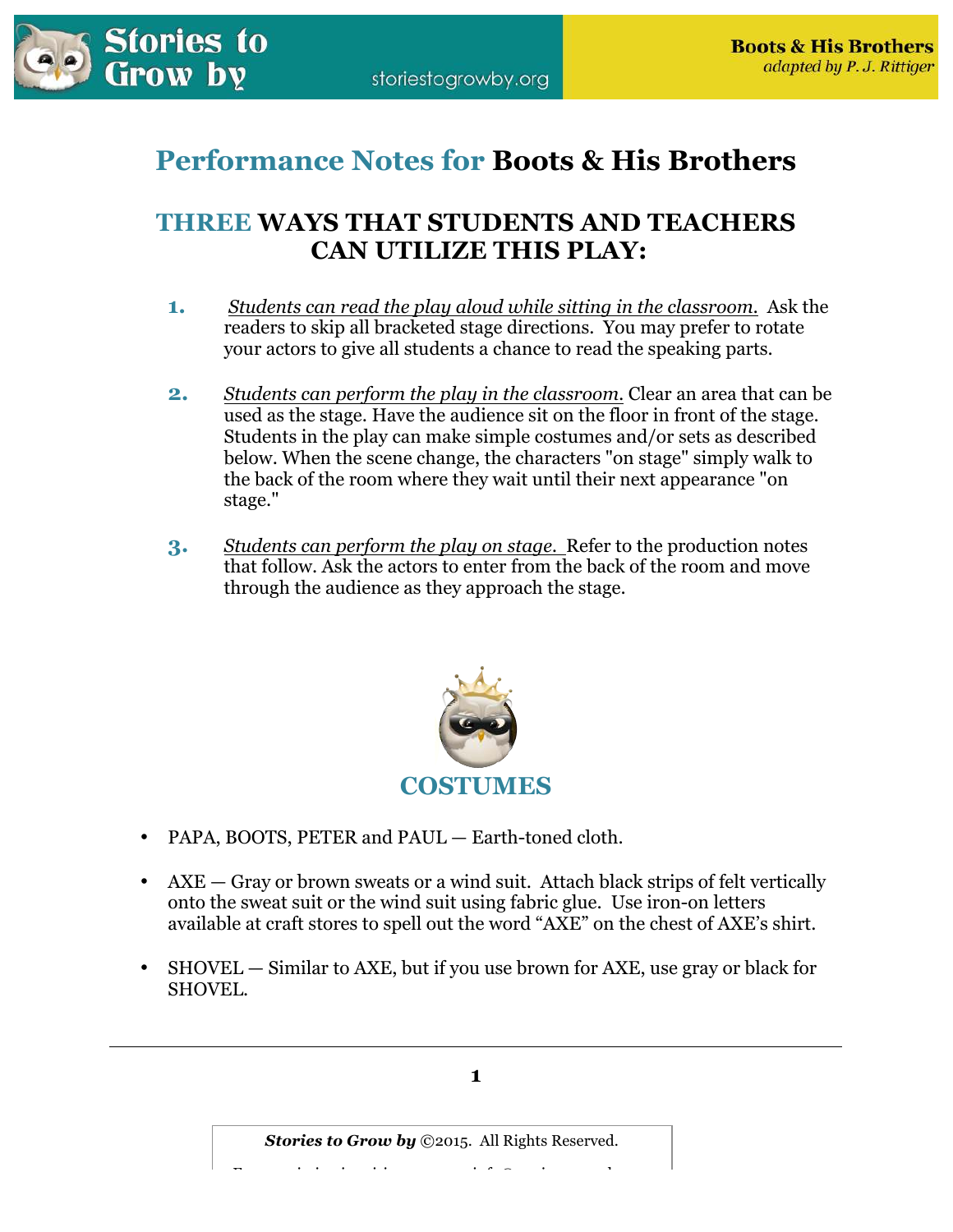• WALNUT — Large, round looking and brown. Start with two brown pillowcases. Take one pillowcase and turn it so the opening is toward the ground. Use iron-on letters to spell out "WALNUT" on the case. Next stuff each pillowcase with cotton batting and sew it shut or close it with glue. Once the cases are stuffed, sew them to the front and back shoulders of a brown sweatshirt to create a puffy rounded effect. When WALNUT is dressed, the pillowcases cover the front and back of him or her.

 During the play, WALNUT places a piece of felt on the front of his costume. In order to do this, attach a small piece of Velcro to the front of WALNUT's costume and a small piece to a piece of colored felt for WALNUT to place on top.

 In the third scene, WALNUT produces several handfuls of blue confetti and tosses it into the air. A bag of blue confetti can be concealed beneath WALNUT's stuffed pillowcases to create this effect.

- KING Very regal looking dress clothes, a crown and a cape.
- SOLDIER A uniform, such as a Boy Scout uniform or he or she could wear something as simple as khaki slacks and a white shirt with a cape.
- FEMALE TOWNSPEOPLE Long skirts, simple shirts and shawls of earthtoned fabrics.
- MALE TOWNSPEOPLE Simple clothing and be draped in earth-toned fabrics.



## **Scene 1**

- Wooden bowls, spoons and other implements for cottage scene.
- A net with two fish in it for PAUL to carry. These can be plastic or paper fish.
- Wooden pegs to stick in cottage walls so the actors can hang up their cloaks.
- A trumpet, tuba or any kind of horn for SOLDIER.
- A roll of paper to represent scroll for SOLDIER.

## **2**

*Stories to Grow by* ©2015. All Rights Reserved.

 $\mathcal{F} = \begin{bmatrix} \mathcal{F} & \mathcal{F} & \mathcal{F} & \mathcal{F} & \mathcal{F} & \mathcal{F} & \mathcal{F} & \mathcal{F} & \mathcal{F} & \mathcal{F} & \mathcal{F} & \mathcal{F} & \mathcal{F} & \mathcal{F} & \mathcal{F} & \mathcal{F} & \mathcal{F} & \mathcal{F} & \mathcal{F} & \mathcal{F} & \mathcal{F} & \mathcal{F} & \mathcal{F} & \mathcal{F} & \mathcal{F} & \mathcal{F} & \mathcal{F} & \mathcal{F} & \mathcal{F} & \mathcal{$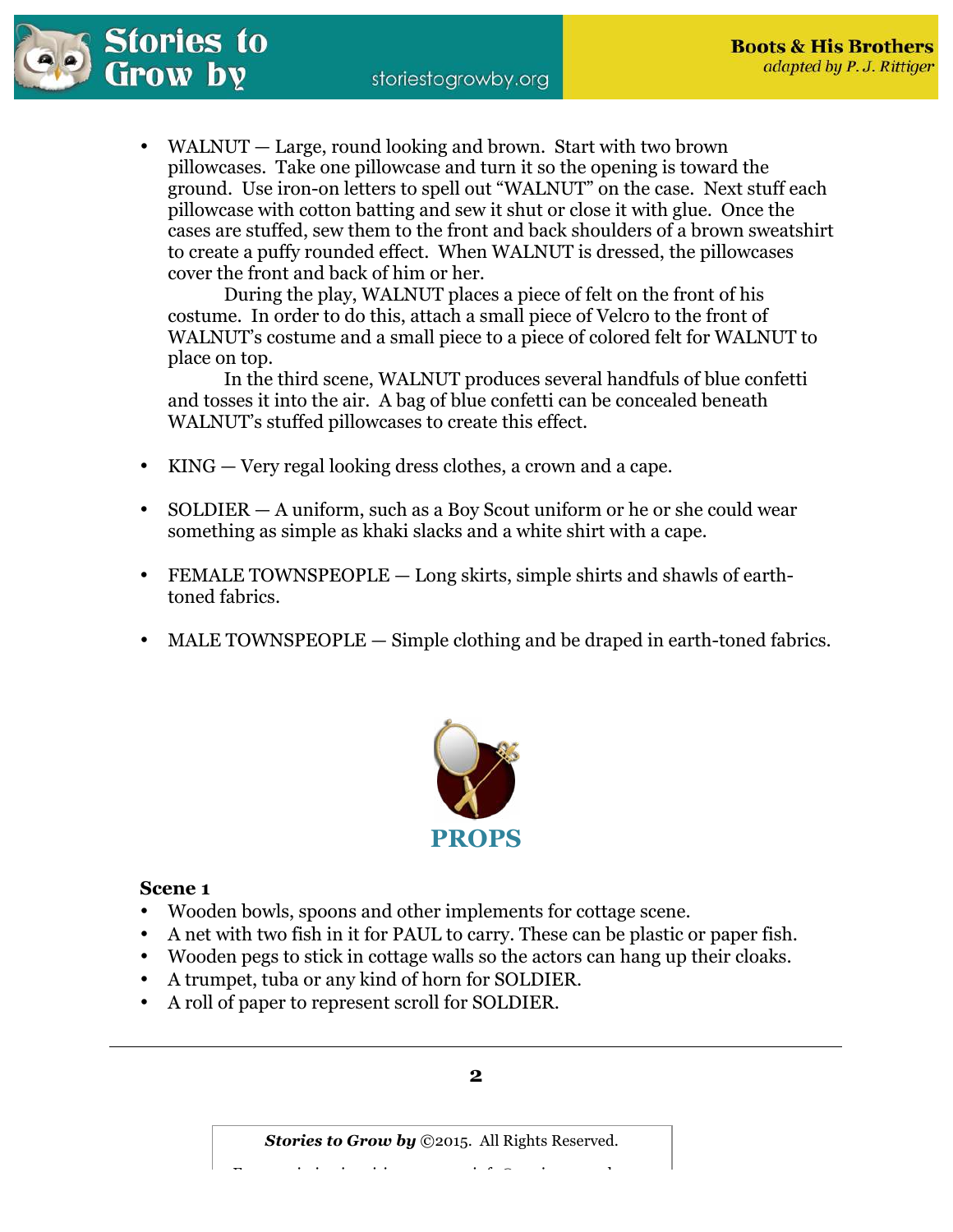

## **Scene 2**

- A Fire. To make this, assemble blocks and tape onto the blocks large, leaf-shaped "flames" cut from construction paper in bright oranges and reds.
- Wooden blocks to clap together offstage when AXE chops.
- Rain- A recording of the sound of rain. Or one actor can pour a bucket of water into another bucket.
- Sandpaper and a microphone to create a sound of shoveling when SHOVEL digs.
- Black confetti for SHOVEL to toss into the air.
- Roll of blue streamer paper to be rolled out for the brook.
- A small piece of colored felt with velcro for WALNUT to put on his costume.
- Blue confetti for WALNUT to toss into the air.
- Recording of water sounds to be played when WALNUT tosses confetti into the air (or again, two buckets for pouring water from one to another).
- Note if recording are used, you may need a microphone to amplify the sound.

## **Scene 3**

- A treasure chest sitting on stage.
- A handful of fake coins in the treasure chest (Later, KINGs hands this to BOOTS)
- Wooden blocks to clap together offstage when AXE chops.
- A rock for BOOTS to stub his toe on.
- Sandpaperer and a microphone to create a sound of shoveling when SHOVEL digs.
- Black confetti for SHOVEL to toss into the air.
- Recordings of water sounds to be played when WALNUT tosses confetti into the air. (or two buckets for pouring water from one to another.)
- Confetti and glitter for WALNUT to throw into the air.